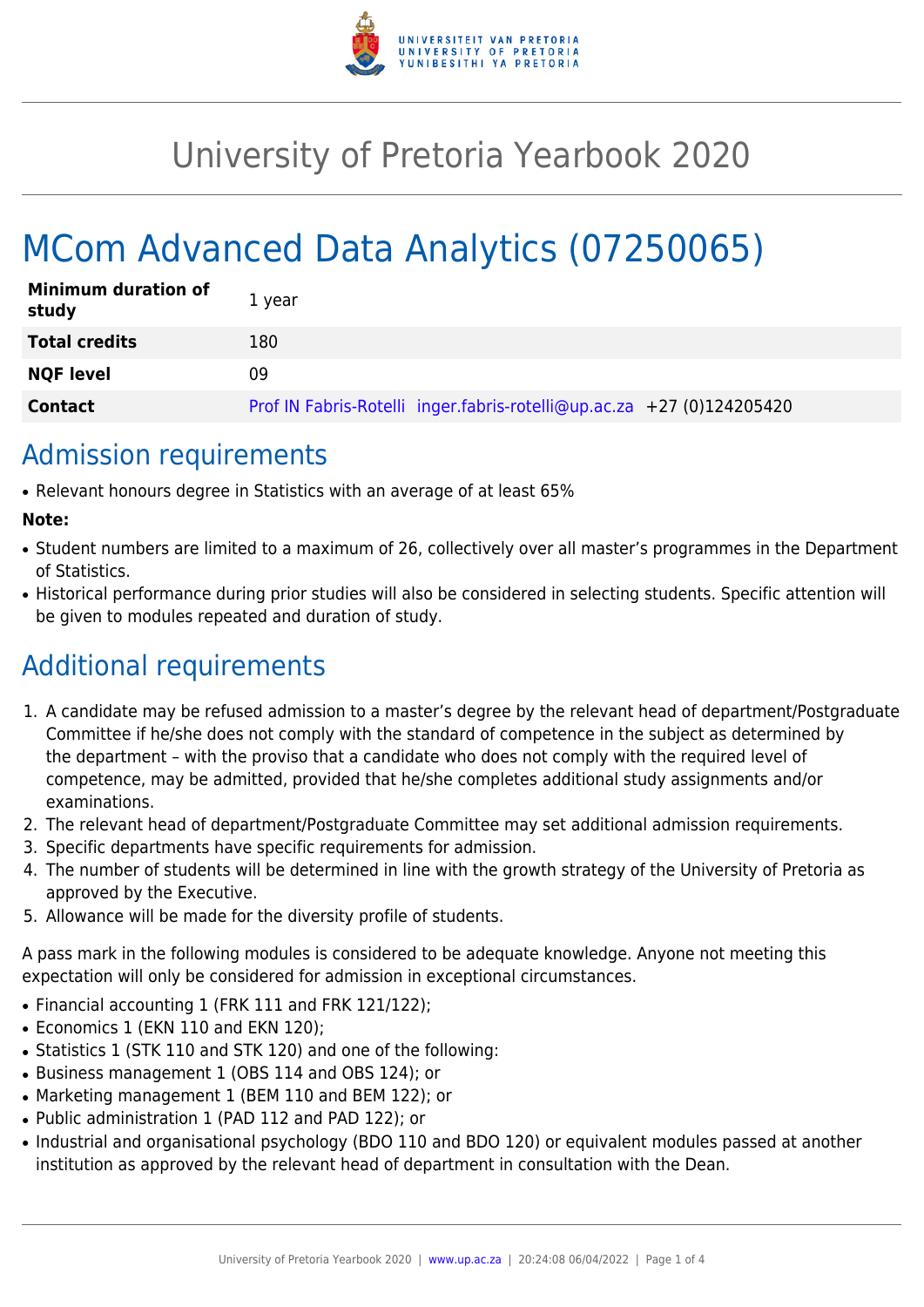

### Other programme-specific information

As long as progress is satisfactory, renewal of registration of a master's student will be accepted for a second year of study in the case of a full-time student. Renewal of registration for a third and subsequent years for a fulltime student will only take place when Student Administration of the Faculty receives a written motivation (the required form can be obtained from the relevant head of department) that is supported by the relevant head of department and Postgraduate Studies Committee.(See Regulations G.32 and G.36.)

### Examinations and pass requirements

The pass mark for both a dissertation and a mini-dissertation is 50%. The provisions regarding pass requirements for dissertations, contained in General Regulation G.12.2, apply mutatis mutandis to minidissertations. A pass mark of at least 50% is required in the examination of each module.

### Research information

#### **Dissertations/mini-dissertations, curricula and modules**

- 1. The degree programme requires that a dissertation/mini-dissertation must be submitted in a field of study chosen from the fields covered for the honours degree, provided that the Dean may, on the recommendation of the relevant head of department/Postgraduate Committee, approve the replacement of the required dissertation by the successful completion of a prescribed number of module credits and a minidissertation/research article.
- 2. Information on modules, credits and syllabi is available, on request, from the relevant head of department/Postgraduate Committee.
- 3. A module in Research Methodology is compulsory in all programmes. The Dean may, on the recommendation of the relevant head of department/Postgraduate Committee, waive the prerequisites.
- 4. Sufficient number of bound copies of the dissertation/mini-dissertation must be submitted to the Head: Student Administration for examination, after permission is granted by the supervisor.

#### **Article for publication**

The Dean may require, before or on submission of a dissertation/mini-dissertation, the submission of a draft article for publication to the supervisor. The draft article should be based on the research that the student has conducted for the dissertation/mini-dissertation and be approved by the supervisor concerned. The supervisor should then have the opportunity to take the paper through all the processes of revision and resubmission as may be necessary and/or appropriate in order to achieve publication.

#### **Submission of dissertation/mini-dissertation**

A dissertation/mini-dissertation is submitted to the Head: Student Administration/departmental Postgraduate Office, before the closing date for the various graduation ceremonies as announced annually.

For examination purposes, a student must, in consultation with the supervisor, submit a sufficient number of bound copies and/or e-copies of the dissertation/mini-dissertation, printed on good quality paper and of good letter quality, to the Head: Student Administration/departmental Postgraduate Office. Permission to submit the dissertation/mini-dissertation in unbound form may be obtained from the supervisor concerned on condition that a copy of the final approved dissertation/mini-dissertation is presented to the examiners in bound format or electronic format.

In addition to the copies already mentioned, each successful student must submit a bound paper copy as well as two electronic copies of the approved dissertation/mini-dissertation to the Head: Student

Administration/departmental Postgraduate Office in the format specified by the faculty and in accordance with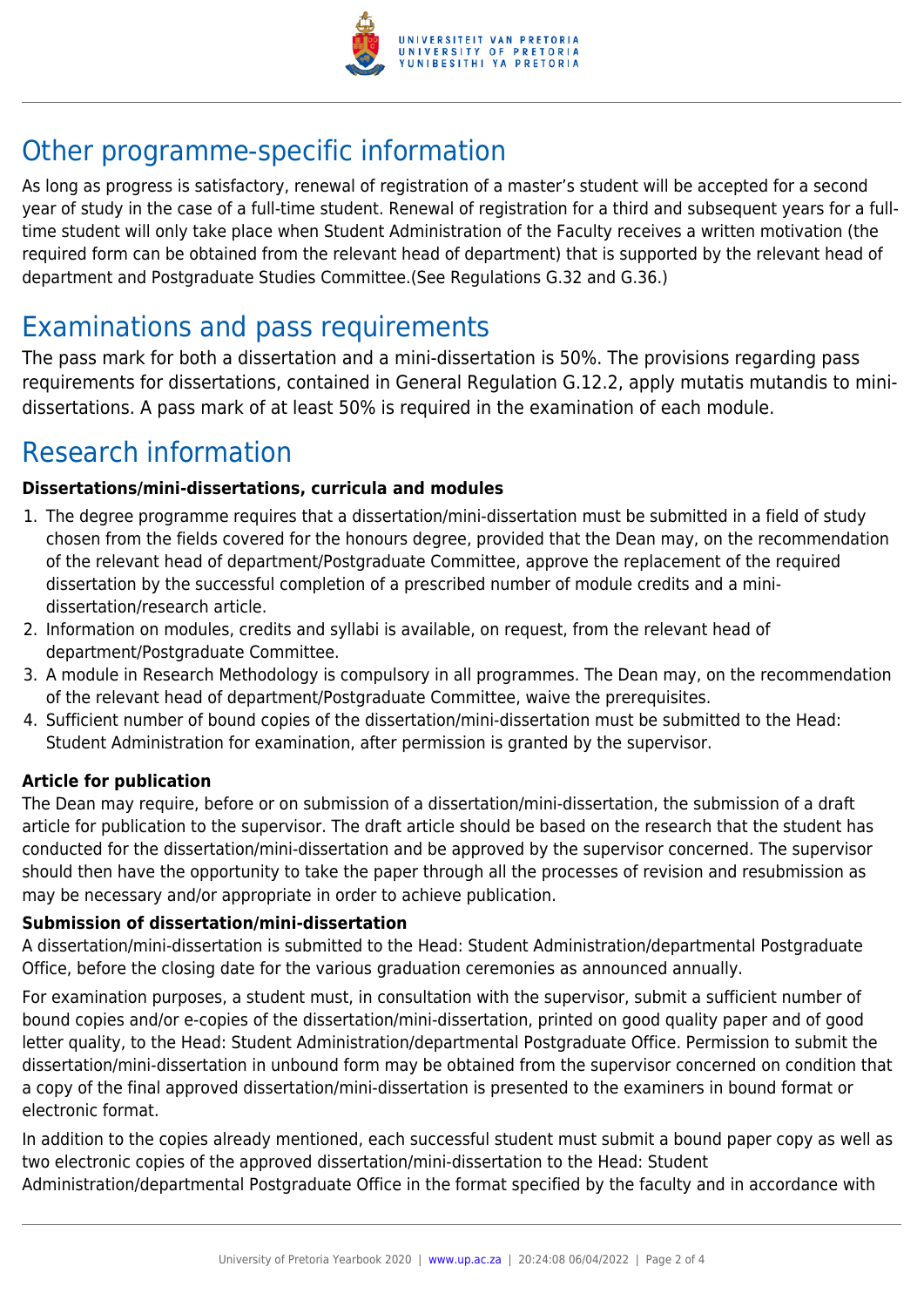

the minimum standards set by the Department of Library Services, before 15 February for the Autumn graduation ceremonies and before 15 July for the Spring graduation ceremonies, failing which the degree will only be conferred during a subsequent series of graduation ceremonies.